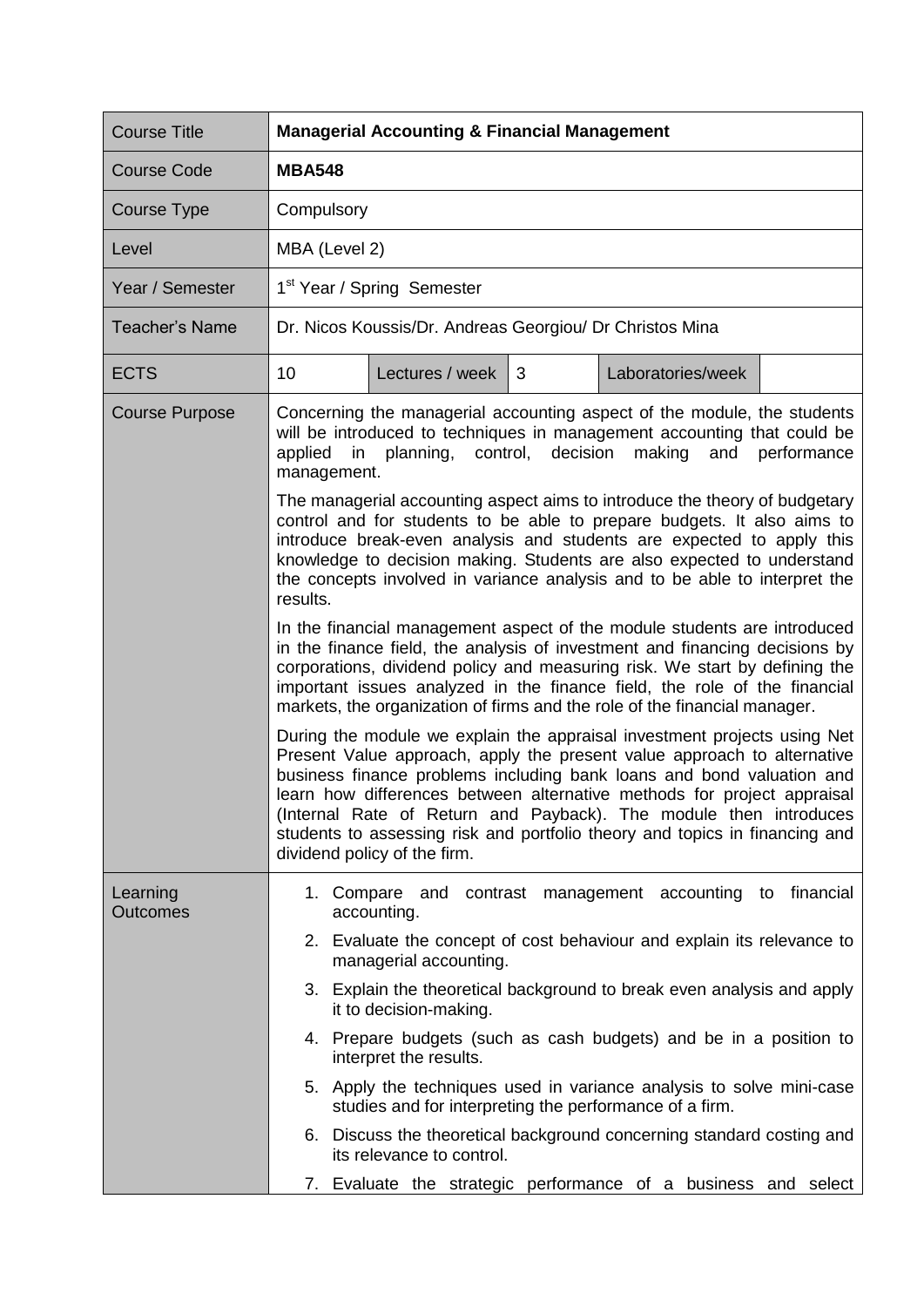|                       | appropriate financial and non-financial performance measures.                                                                                                                                                                                                                                                                                                                                                           |                                                                                                                                                                                                        |                                                     |                                                                                                                                                                                                                                                                                                                                                                                                            |  |  |
|-----------------------|-------------------------------------------------------------------------------------------------------------------------------------------------------------------------------------------------------------------------------------------------------------------------------------------------------------------------------------------------------------------------------------------------------------------------|--------------------------------------------------------------------------------------------------------------------------------------------------------------------------------------------------------|-----------------------------------------------------|------------------------------------------------------------------------------------------------------------------------------------------------------------------------------------------------------------------------------------------------------------------------------------------------------------------------------------------------------------------------------------------------------------|--|--|
|                       |                                                                                                                                                                                                                                                                                                                                                                                                                         | budgeting.                                                                                                                                                                                             |                                                     | 8. Critically evaluate the research on the behavioural aspects of                                                                                                                                                                                                                                                                                                                                          |  |  |
|                       |                                                                                                                                                                                                                                                                                                                                                                                                                         | 9. Discuss issues analyzed in finance and the types of firm structures.                                                                                                                                |                                                     |                                                                                                                                                                                                                                                                                                                                                                                                            |  |  |
|                       |                                                                                                                                                                                                                                                                                                                                                                                                                         | 10. Discuss the differences between alternative methods for project<br>appraisal (Internal Rate of Return and Payback) and describe their<br>disadvantages compared to the Net Present Value approach. |                                                     |                                                                                                                                                                                                                                                                                                                                                                                                            |  |  |
|                       |                                                                                                                                                                                                                                                                                                                                                                                                                         | 11. Formulate and calculate solutions to investment problems.                                                                                                                                          |                                                     |                                                                                                                                                                                                                                                                                                                                                                                                            |  |  |
|                       | 12. Solve problems in investments using mean-variance theory and the<br>Capital Asset Pricing Model (CAPM).                                                                                                                                                                                                                                                                                                             |                                                                                                                                                                                                        |                                                     |                                                                                                                                                                                                                                                                                                                                                                                                            |  |  |
|                       |                                                                                                                                                                                                                                                                                                                                                                                                                         | capital.                                                                                                                                                                                               |                                                     | 13. Discuss the traditional theories of capital structure and the cost of                                                                                                                                                                                                                                                                                                                                  |  |  |
|                       |                                                                                                                                                                                                                                                                                                                                                                                                                         | evidence.                                                                                                                                                                                              |                                                     | 14. Discuss the issues in optimal dividend policy and related empirical                                                                                                                                                                                                                                                                                                                                    |  |  |
| Prerequisites         | None                                                                                                                                                                                                                                                                                                                                                                                                                    |                                                                                                                                                                                                        | Corequisites                                        | None                                                                                                                                                                                                                                                                                                                                                                                                       |  |  |
| <b>Course Content</b> | Introduction to cost and financial accounting: Contrast management<br>accounting with financial accounting. Identify and define costs by<br>classification and behaviour.                                                                                                                                                                                                                                               |                                                                                                                                                                                                        |                                                     |                                                                                                                                                                                                                                                                                                                                                                                                            |  |  |
|                       | $\bullet$                                                                                                                                                                                                                                                                                                                                                                                                               | Cost behaviour: Evaluate the concept of cost behaviour and explain<br>its relevance to managerial accounting. Apply the theory of cost<br>behaviour to case study scenarios.                           |                                                     |                                                                                                                                                                                                                                                                                                                                                                                                            |  |  |
|                       | Break even analysis: An introduction to break even analysis (cost<br>$\bullet$<br>volume profit analysis) and the marginal costing system. Calculating<br>the break-even point either graphically or by formula. Be able to<br>construct a profit-volume chart and understanding the differences<br>with that of the break-even chart. Be able to solve problems when<br>variables concerning costs or revenues change. |                                                                                                                                                                                                        |                                                     |                                                                                                                                                                                                                                                                                                                                                                                                            |  |  |
|                       |                                                                                                                                                                                                                                                                                                                                                                                                                         |                                                                                                                                                                                                        |                                                     | Standard costing and variance analysis: An introduction to standard<br>costing and its relevance to controlling performance. Applying<br>variance analyses to mini case studies and interpret the results.                                                                                                                                                                                                 |  |  |
|                       | $\bullet$                                                                                                                                                                                                                                                                                                                                                                                                               |                                                                                                                                                                                                        | Prepare other budgets such as sales and production. | Budgets: Understand the theoretical concepts concerning budgets<br>including the relationship of behaviour to budgets. Be able to prepare<br>cash budgets and master budgets and understanding the results.                                                                                                                                                                                                |  |  |
|                       | $\bullet$                                                                                                                                                                                                                                                                                                                                                                                                               | reject and limiting factor decisions.                                                                                                                                                                  |                                                     | Costs for decision making: Applying marginal costing techniques<br>used in short -term decision making such as: make or buy, accept or                                                                                                                                                                                                                                                                     |  |  |
|                       | ٠                                                                                                                                                                                                                                                                                                                                                                                                                       | financial.                                                                                                                                                                                             | Evaluate the effect of external                     | Performance measurement: Explain the performance hierarchy.<br>Analyse the scope of performance measurement. Evaluate<br>performance measurement indicators both financial and non-<br>considerations<br>on<br>performance. Identify non-financial measures and apply to case<br>study scenarios. Analyse the management impact on performance<br>measurement. Design and interpret performance evaluation |  |  |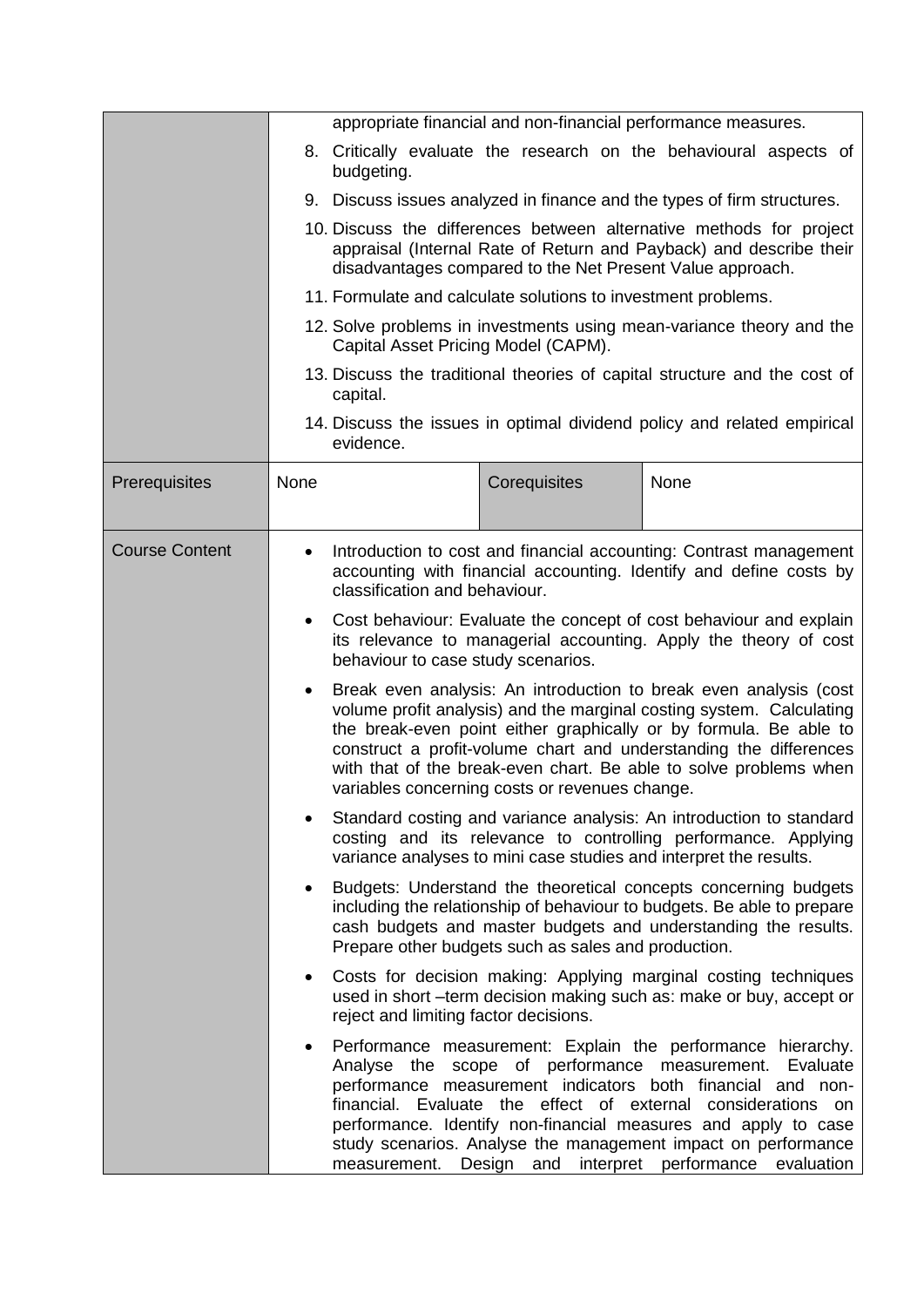|                         | systems.                                                                                                                                                                                                                                                                                                                                                                                                                                   |
|-------------------------|--------------------------------------------------------------------------------------------------------------------------------------------------------------------------------------------------------------------------------------------------------------------------------------------------------------------------------------------------------------------------------------------------------------------------------------------|
|                         | Budgetary control: Identify and analyse alternative systems of<br>$\bullet$<br>budgeting systems such as zero rated budgeting. Discuss the main<br>research on the behavioural aspects of budgeting. Discuss current<br>developments in budgeting.                                                                                                                                                                                         |
|                         | An introduction to financial management: Types of firm organizations<br>٠<br>and limited liability, Real assets, tangible and intangible, The role of<br>the financial manager, An overview of the financial system, Agency<br>problems and solutions                                                                                                                                                                                      |
|                         | Evaluation of investment opportunities: Finding future values and<br>present values, The concept of the opportunity cost of capital, Using<br>net present value to evaluate investment, Special cases of present<br>values, Applications of present value, Other investment criteria<br>(Internal Rate of Return and Payback methods)                                                                                                      |
|                         | Risk and return: Portfolio theory basics and the concept of<br>diversification, The Capital Asset Pricing Model and required returns<br>based on risk, Using CAPM in the Net Present Value                                                                                                                                                                                                                                                 |
|                         | Financing and capital structure: An overview of the different sources<br>of financing, Types of debt financing -simple straight bonds, bank<br>loans and callable convertible securities explained, Types of equity<br>financing- preferred equity, different classes of shares, warrants, Net<br>Present Value and the weighted average cost of capital, Optimizing<br>capital structure (financing sources): an overview of the theories |
|                         | Dividend policy: Types of dividends-cash dividends versus share<br>$\bullet$<br>repurchases, The dividend process, The dividend discount model,<br>Dividend theory: Arguments in favor and against dividend payments,<br>Dividend policy: empirical evidence                                                                                                                                                                               |
| Teaching<br>Methodology | The course is delivered to the students by means of lecturers, conducted<br>with the help of computer presentations and the use of the board.                                                                                                                                                                                                                                                                                              |
|                         | The course also involves tutorials on how to solve certain numerical<br>problems and illustrations on how to tackle numerical problems in<br>spreadsheet programs such Excel.                                                                                                                                                                                                                                                              |
|                         | The students are engaged in the course through questions and cases<br>discussed by the lecturers which are discussed in class.                                                                                                                                                                                                                                                                                                             |
|                         | Lecture notes and other course material like spreadsheet examples are<br>available to students through the e-learning platform.                                                                                                                                                                                                                                                                                                            |
| <b>Bibliography</b>     | (a) Textbooks:                                                                                                                                                                                                                                                                                                                                                                                                                             |
|                         | Brealey, R., Myers, S., and F. Allen, Principles of Corporate Finance,<br>McGraw Hill, 13th edition, 2019                                                                                                                                                                                                                                                                                                                                  |
|                         | Drury, C, Management and Cost Accounting, 10 <sup>th</sup> Edition, Cengage<br>Learning EMEA, 2017.                                                                                                                                                                                                                                                                                                                                        |
|                         | (b) References:                                                                                                                                                                                                                                                                                                                                                                                                                            |
|                         | ACCA F9, Complete Text, Financial Management, Kaplan Publishing                                                                                                                                                                                                                                                                                                                                                                            |
|                         | Copeland, T., F. Weston, K. Shastri Financial Theory and Corporate                                                                                                                                                                                                                                                                                                                                                                         |